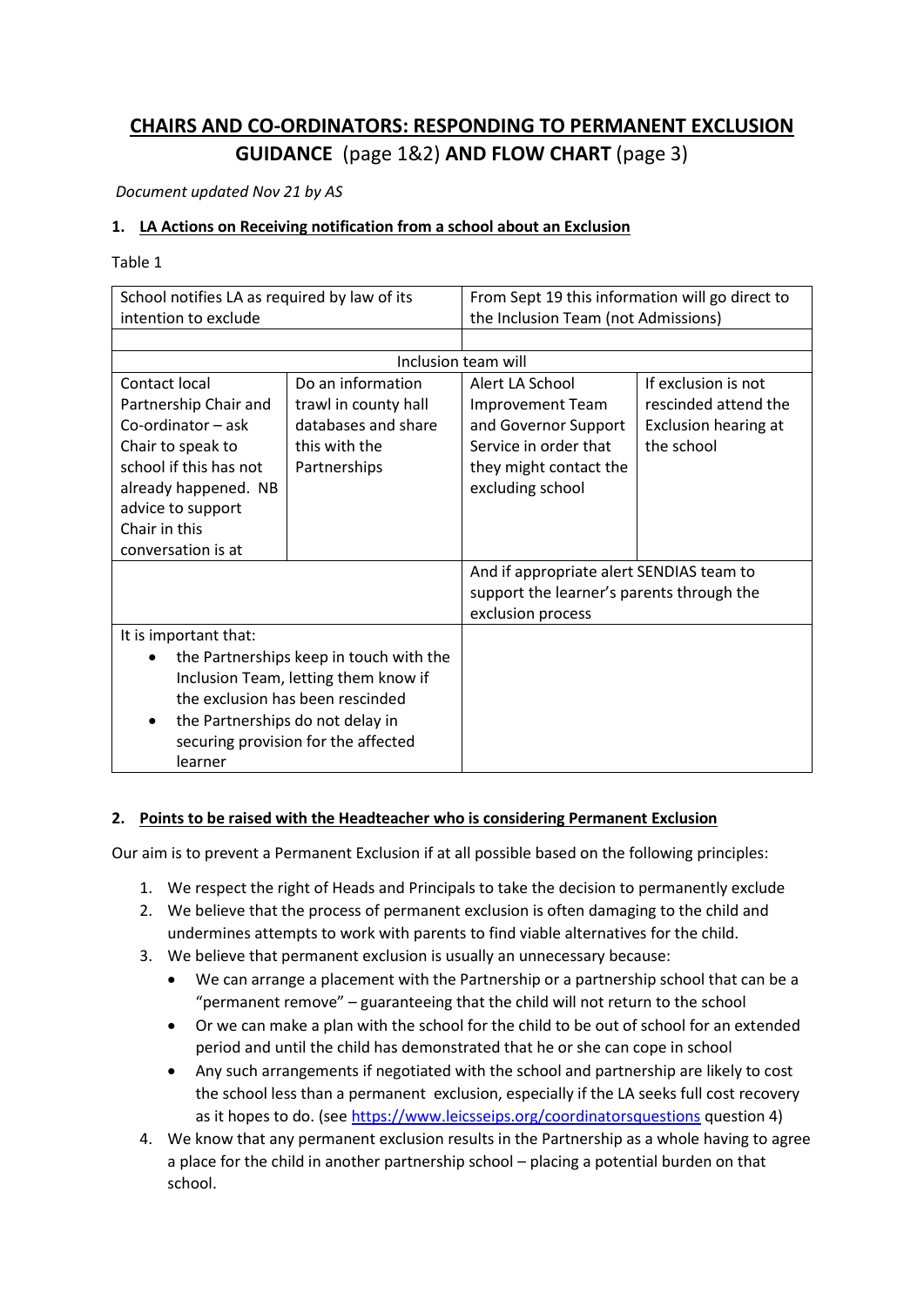- 5. If a Head is saying that (s)he needs to exclude because the parents will not agree to an alternative arrangement remind the Head of his or her power to direct a child to be educated off site. (page 9 AP statutory guidance [https://www.leicsseips.org/links-to-public](https://www.leicsseips.org/links-to-public-documents)[documents](https://www.leicsseips.org/links-to-public-documents) )
- 6. We believe that in most cases the sorts of behaviours that lead to permanent exclusion arise from social, emotional and mental health issues or from other needs described in the SEN Code of Practice. A decision to permanently exclude does not usually contribute in any way to addressing these issues. Our teams can support schools in finding a pathway for the child to meet the needs that the behaviour is revealing.
- 3. Strategies to be considered for seeking to reduce the use of Permanent Exclusion / make Head reconsider their decision
	- 1. Further discussion between Chair and HT
	- 2. Direct visit to HT or CEO of MAT by relevant LA officer
	- 3. Visit by Education Effectiveness Partner
	- 4. Input from Governor support service to Chair of Governors
	- 5. Attendance of Inclusion Team Rep at Exclusion Hearing at the school
	- 6. Referral to SENDIAS to provide support to parents.

These contacts might raise the following issues:

- 1. Positive guidance to the school on how it might access the various pathways for the child that might address the underlying need. (Programme Management, Top Up Funding, EHCP, Mental Health Intervention, Healthy School Programmes, initiatives and approaches that other schools are using successfully)
- 2. Discussion of the use of Pex by all Heads at next Partnership Meeting this might invoke the right of Heads collectively to suspend the school's membership of the Partnership and therefore access to preventative work. If this decision is made the LA and Partnership will seek to ensure that the school pays the full cost of the new placement for the child.
- 3. SENDIAS asked to support parents of Pex child ensuring that they understand their rights of appeal etc.
- 4. Partnership Co-ordinator meets parents to discuss options advising them of their rights and repsonsibilities
- 5. LA considers whether the school is failing to meet its responsibilities for inclusion and whether it should refer the issue to Ofsted.

#### **FLOW CHART OVER THE PAGE**